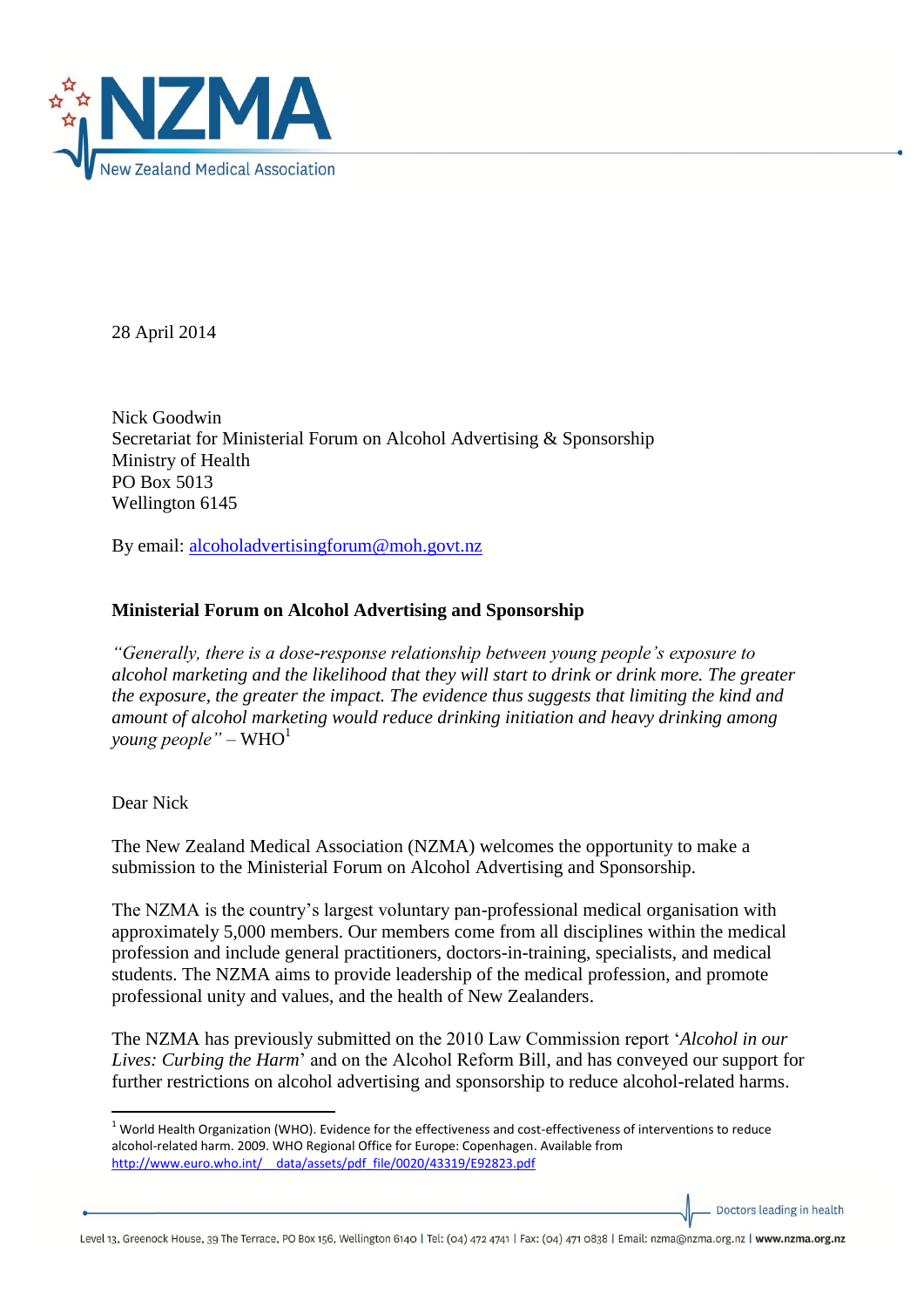We were disappointed that, with the exception of new provisions limiting promotions, the recent reform process did not include the further measures that were recommended by the Law Commission to reduce exposure to alcohol advertising, particularly for young people. Instead, we note that the approach taken was to 'monitor the research around alcohol advertising and sponsorship and to periodically undertake further reviews'.

While the relationship between alcohol marketing and consumption is complex, there is compelling evidence from several systematic reviews of longitudinal studies that alcohol marketing has a powerful effect on young people. <sup>2</sup> Alcohol marketing has been found to influence the age at which drinking commences, the volume and frequency of drinking, and alcohol-related beliefs and attitudes. Further, these effects have been found to be cumulative, becoming more pronounced as the volume of advertising and promotions increases. The NZMA contends that if we are to change New Zealand's drinking culture, then we need to address the environment in which our young people are continually bombarded by sophisticated marketing messages that blatantly associate alcohol with social, sporting and sexual success.

While the Ministerial Forum has specifically requested evidence available post-2010 to guide its deliberations, we believe that the evidence base prior to 2010 is more than sufficient to support greater restrictions on alcohol marketing, particularly to young people. Recently published research generally appears to confirm earlier findings.<sup>3</sup> Our counterpart associations in Australia and the United Kingdom – the Australian Medical Association and the British Medical Association – have both called for greater restrictions on alcohol marketing, including sponsorships, as well as a shift away from self-regulation towards independent statutory regulation of alcohol advertising.<sup>4</sup>

The NZMA reiterates its previous position in support of a ban on all alcohol advertising on television or radio before 10:00pm. However, we recognise that much advertising now occurs via social media and other digital platforms. Accordingly, we suggest that clear and transparent rules around the content of alcohol advertisements be developed and applied to all media, including digital media. We submit that the restrictions recommended by the Law Commission – advertising that communicates objective product information only, including the characteristics of the beverage, the manner of its production and price – be adopted. We also believe that restrictions on the content and quantity of alcohol advertising need to be supported by statutory regulation rather than self-regulation, which we consider has been largely ineffective.

**.** 

 $^2$  Anderson P, et al. Impact of alcohol advertising and media exposure on adolescent alcohol use: a systematic review of longitudinal studies. Alcohol Alcohol. 2009 May-Jun;44(3):229-43; Smith LA & Foxcroft DR. The effect of alcohol advertising, marketing and portrayal on drinking behaviour in young people: systematic review of prospective cohort studies. BMC Public Health. 2009 Feb 6;9:51; Booth A, et al. Independent review of the effects of alcohol pricing and promotion. Part A: systematic reviews. 2008. School of Health and Related Research: Sheffield. Available from [http://www.shef.ac.uk/polopoly\\_fs/1.95617!/file/PartA.pdf](http://www.shef.ac.uk/polopoly_fs/1.95617!/file/PartA.pdf)

 $3$  Grenard JL et al. Exposure to alcohol advertisements and teenage alcohol-related problems. Pediatrics. 2013 Feb;131(2):e369-79; Jones SC & Magee CA. Exposure to alcohol advertising and alcohol consumption among Australian adolescents. Alcohol Alcohol. 2011 Sep-Oct;46(5):630-7; Lin e, et al. Engagement with alcohol marketing and early brand allegiance in relation to early years of drinking. Addict Res Theory 2012; 20(4):329-38

<sup>&</sup>lt;sup>4</sup> British Medical Association. Under the influence: the damaging effect of alcohol marketing on young people. September 2009. Available from http://www.alcohollearningcentre.org.uk/ library/undertheinfluence\_tcm41-1900621.pdf ; Australian Medical Association. Alcohol marketing and young people: time for a new policy agenda. 2012. Available from [https://ama.com.au/system/files/alcohol\\_marketing\\_young\\_people.pdf](https://ama.com.au/system/files/alcohol_marketing_young_people.pdf)